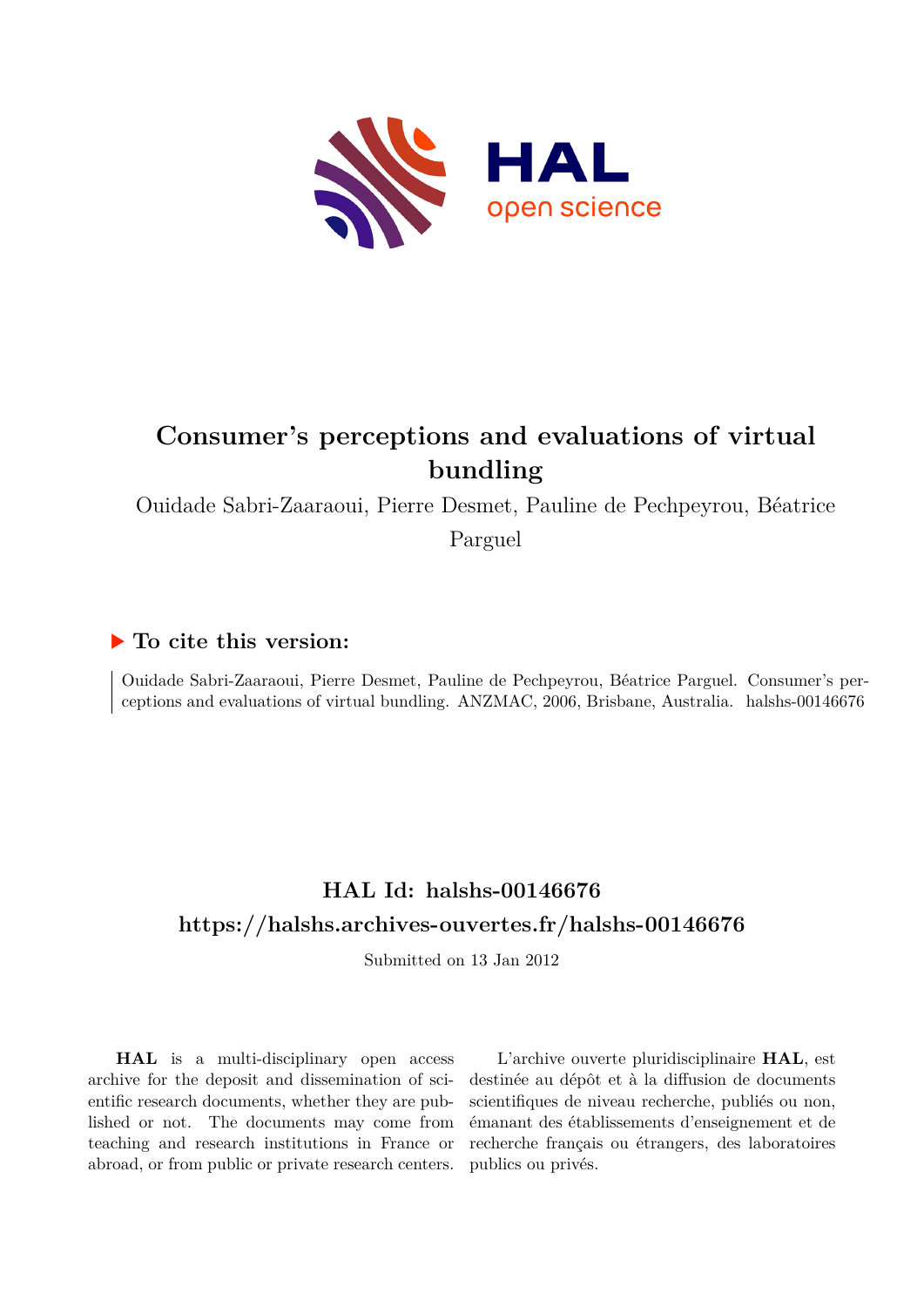#### **Title** : **Consumer's Perceptions and Evaluations of Virtual Bundling<sup>1</sup>**

#### **Abstract (max 100)** :

As a promotional technique more and more used by retailers and manufacturers, virtual bundling has not been the subject of any research from the consumer point of view. A qualitative study based on nine consumers revealed the perception of the benefits and costs of this form of promotion. An experimentation on a sample of 120 adult consumers was set up to test the hypotheses extracted from the literature and the qualitative study. The results led to the conclusion that there is no loss of interest for the virtual bundle compared to the real bundle.

**Key words (max 4)** : Virtual bundling, costs and benefits, experimentation

**Track indication** : Advertising, promotion and marketing communications

 $\overline{a}$ 

 $<sup>1</sup>$  The authors have equally contributed to this article.</sup>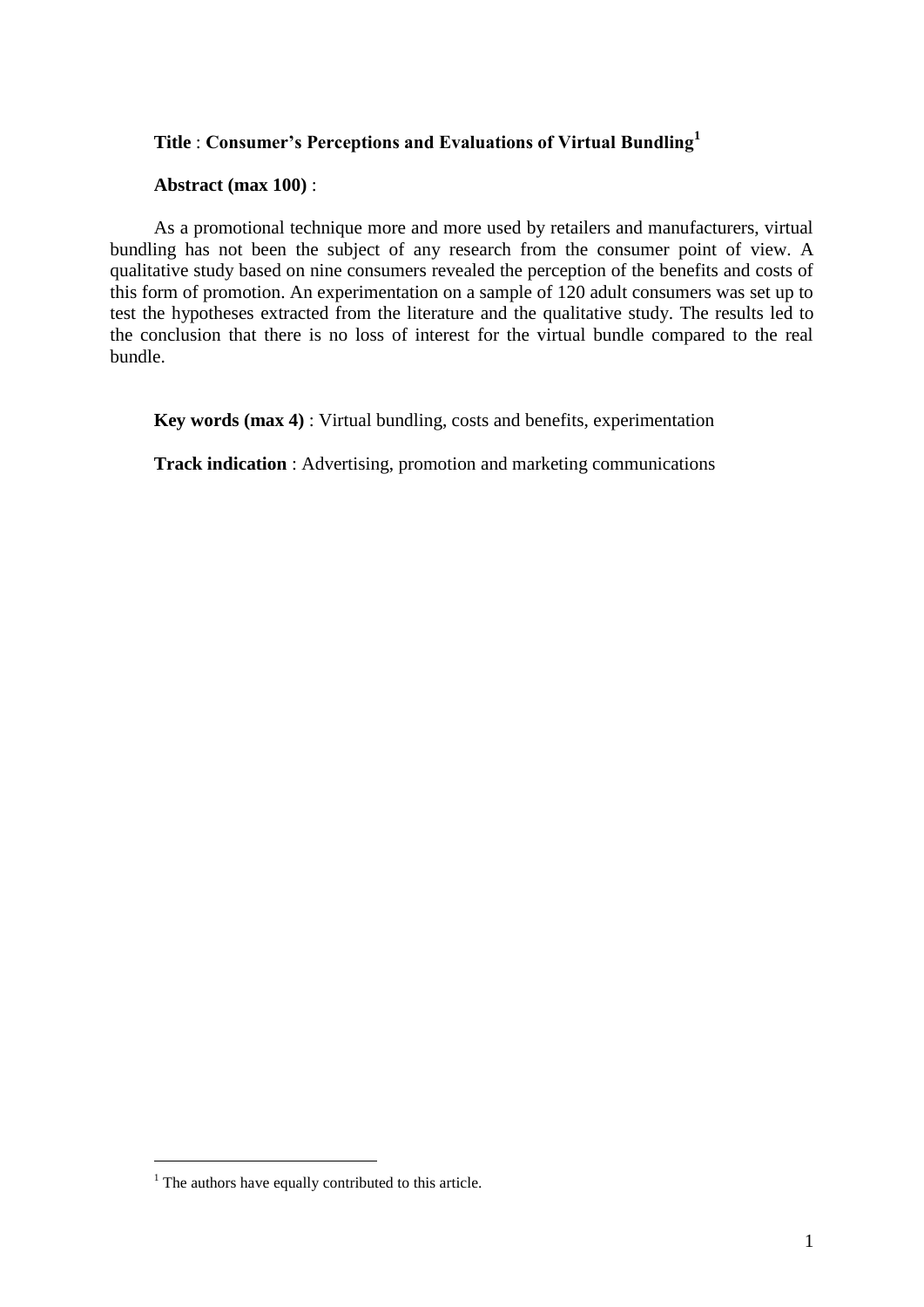#### **1. Purpose of the Research**

Retailers use promotions in a very intensive manner to attract customers into their shops and increase their revenues. The implementation of the promotions is in part financed by the manufacturers, for whom it represents the second spending effort, after cost of production (Drèze and Bell, 2003).

Implementation costs for some promotions can be so important that it can be a loss in value for all actors, manufacturers, retailers and customers. This is particularly true for bundles and formats that generate costs associated to product identification (EAN identification bar code), product manufacturing and product management (sales previsions on a per shop basis). However, retailers are currently getting equipped with "intelligent" registers that make possible the creation of "virtual bundles" and avoid those costs. Those virtual bundles are economically interesting for both manufacturers and retailers and therefore develop rapidly in retailing.

This research has the objective of identifying the relative efficiency of virtual bundles compared to real bundles, starting from the consumer's point of view. The literature has amply shown that communication on promotions influences perceived value and purchase intention (Compeau and Grewal, 1994; Briesch, 1997; Krishna *et al*., 2002; Janiszewski and Cunha, 2004). The efficiency of virtual bundles could be reduced by unfamiliar or insufficient communication and by a reduced interest from consumers for that mechanism. Benefits and perceived costs as well as the interest for real and virtual bundles are identified through indepth interviews with managers and consumers and then tested by an experimentation on 120 consumers for two categories of everyday consumption products.

#### **2. Conceptual Framework**

#### **a. Virtual Bundling and Its Characteristics**

A bundle is an offer for price reduction in exchange for buying a set number of product units (Guiltinan, 1987). Variants and characteristics of bundles were presented in a recent summary article (e.g. Stremersch and Tellis, 2002).

A bundle is said to be "real" when the products are physically packaged in a single unit to be sold (over-packaging) and "virtual" when the products are presented separately but in conjunction with communication presenting a possible discount in case of the simultaneous purchase of a set number of product units. The customer creates the bundle himself in his basket and the verification of the granting conditions for the discount is done at the register. Different variants exist depending on the number of units to be bought and the scale of the discount. The most common are: "1 bought  $= 1$  at 50% off" (Buy One Get One Half Price), "1 bought  $= 1$  free" (Buy One Get One Free), "2 units bought  $= 3$ rd free" (Buy Two Get One Free).

The bundles are advertised by retailers on features and displays, but unlike the real bundle, the virtual bundle is not advertised on the packaging of the product. However it can sometimes be "materialized" by bags in which the client must insert his products. A virtual bundle could then be perceived less easily in store.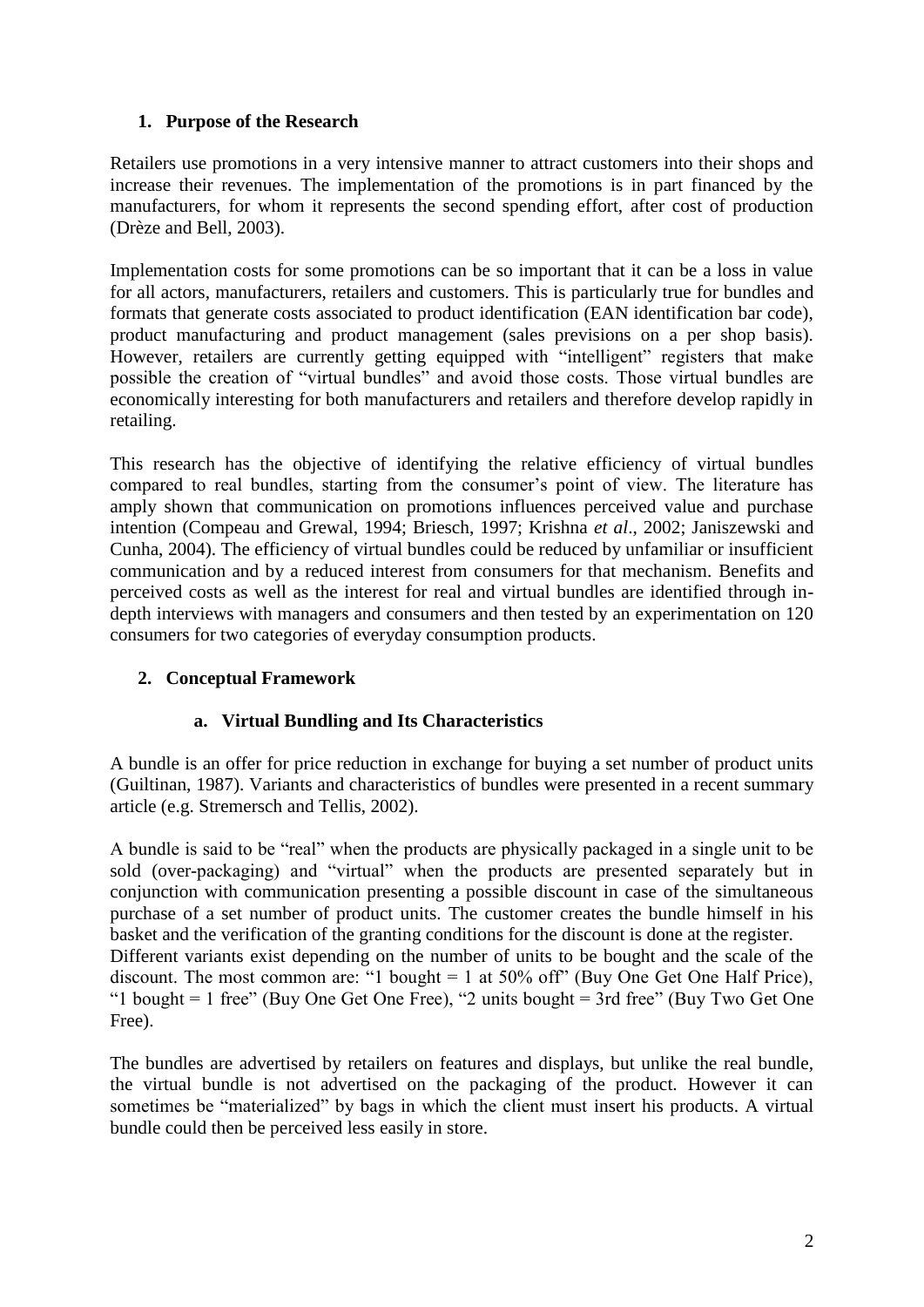Moreover the communication of the real bundle on features is simpler than that of a virtual bundle. The former presents the package with its price whereas the latter needs at the same time to communicate the basic offer (the product and its price) and the offer referring to the virtual offer (granting conditions and price). If communicating the unit price is mandatory for the product category and if the retailer continues to inform its customers on the value in francs, there are then 4 prices tagged for the real bundle when there can be up to twice as many for the virtual bundle. The communication on virtual bundles also highlights the discount and/or the free aspect of the product, which represent an additional information that increases the perceived value of the offer (Chandrashekaran, 2004).

The literature on virtual bundling is still scarce (Desmet, 1999) and the first step in this research consisted in interviewing managers and consumers. Interviews with experts carried out among three major actors in pushing everyday products to the market (Colgate/Palmolive, Unilever, and Yoplait) justify the development of virtual bundling from its many advantages over real bundling, both for the manufacturer and retailer (see appendix 1).

For the manufacturer, virtual bundling avoids the production and logistic costs of real bundling (i.e. repackaging, specific packing, creation of a new *gencode*). Also, as it does not require a specific manufacturing process, virtual bundling avoids the drawbacks of a failing sales forecast: out of stock conditions or reconditioning of excessive stocks.

For the retailer, virtual bundling allows for an increase of sales volume without modifying the processes at the point of purchase. It enables him to highlight an advantage perceived very strongly by customers, "free" with no revenue loss or added cost.

Finally, virtual bundling affects the manufacturer-retailer relationship. On one hand, it supports a good relationship with the retailer within a trade marketing framework (i.e. addition to features) because this type of promotional offer is in line with retailers expectations. On the other hand, it enables the manufacturer to move from a contractual promotion to an efficient promotion as only the units bought are invoiced for when real bundling was based on fixed allowances (Desmet, 2002).

The global efficiency of virtual bundling depends on its visibility in alleys and its understanding by customers at the point of purchase. A qualitative study by means of in-depth interviews was conducted on nine consumers aged 26 to 59.

The results show that: (1) The virtual and real bundling mechanisms are perceived as similar: *"I feel it is pretty much the same. You have three products and you are explained clearly that the third is free. The technique seems to be the same"*; (2) the virtual bundle is considered as less visible and less clear than the real bundle, and is associated to more consumer uncertainty *"some people will only pick up two items not realizing they could get a 3rd free"*; (3) the consumer doubts the promotion will be applied for the virtual bundle when he feels it is assured for a real bundle: *"When the bundle is packaged together, there is no problem. The bundle is processed with a single code"*. Therefore there must be more awareness from the customer while processed at the register: *"*I *need to pay attention to my receipt at the register*"; (4) the virtual bundle faces the client with a more intensive decision making process when the real bundle immediately translates into a "promotional signal": *"I would need to think a little more to realize that if I take two I have on free. For the other example, you have both units associated and the visual impact is immediate"*.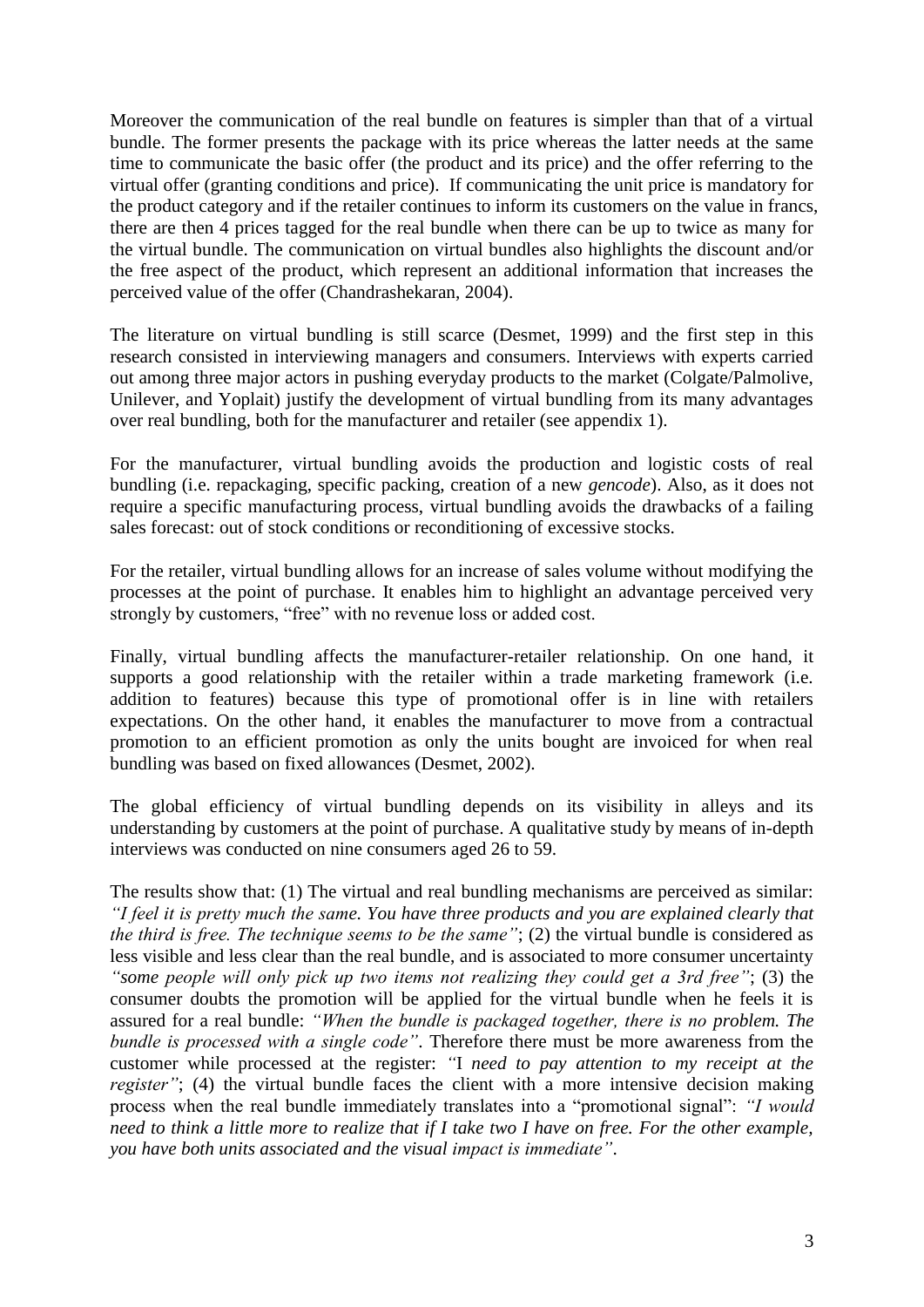From those first analyses we can conclude that virtual bundling offers an economic benefit for firms but that this type of promotion adds both benefits and costs to the consumer.

#### **b. Theoretical Framework**

For the same economic value of the price reduction offered to the consumer, virtual and real bundles differ on two dimensions: the physical presentation of the bundle and the information communicated for the price. The promotional effects are evaluated following three different modes: economic, affective and informational (Raghubir *et al.*, 2004; Chandon *et al.*, 2000).

On the economic dimension, virtual and real bundling result in the same monetary benefit. However, the impact of presentation and the importance of the promotion « signaling » effect can differentiate the consumer perception.

Researches showed that the communication of a promotional offer directly influences its evaluation by the consumer, even for an equal economic value. Expressing the price and the price reduction, expressing a unique consolidated price or indicating the unit price for each component of the bundle are choices that impact the global evaluation of the bundle (Janiszewski and Cunha, 2004; Harlam *et al.*, 1995). Researches also demonstrated that advertising a reference price results in a better evaluation (Della Bitta *et al.*, 1981; Das, 1992; Chandrashekaran, 2004). For the real bundle, the communication on pricing only reflects the bundled price but for the virtual bundle, the bundle price comes with a barred price. In consequence:

#### *H1: The perceived economic benefit is higher for the virtual bundle than for the real bundle.*

The promotion allows for a decrease of the costs related to cognitive effort, time and money associated to decision making (Raghubir *et al.*, 2004). In particular, the price promotion enables the consumer to reduce its decision making process by giving him a justification for his purchase and by being a clue to determine the quantity to buy: the promotion acts like a signal for the consumer.

The signal effect of the promotion goes through a first evaluation of the physical dimension of the product (Raghubir and Krishna, 1999). The perceived volume effect of the real bundle is more important than that of the virtual bundle. Moreover the qualitative phase revealed a « peripheral » treatment of the real bundle: it is appreciated on its value as « signal » and is not subject to an in-depth analysis of the associated economic interest. On the contrary, the virtual bundle seems to be the object of an in depth decoding and thus of a more « central » treatment of the offer (Petty and Cacioppo, 1981). Thus, we postulate that:

#### *H2: The perceived cognitive cost linked to promotional signal is higher for the virtual bundle than for the real bundle.*

To the general affective benefit derived from the satisfaction of getting a good deal, a benefit of expression, more specific, is linked to a claim of smart shopper know-how (Schindler, 1989). This benefit is directly connected to the self attribution of the responsibility for promotional benefit (Schindler 1998). Virtual bundling requires a particular effort from the buyer, thus the responsibility of obtaining the promotional benefit should be attributed to him, which increases the benefit of expressing oneself, and we can then postulate that:

*H3: The perceived self expression value associated to the deal is higher for the virtual bundle than for the real bundle.*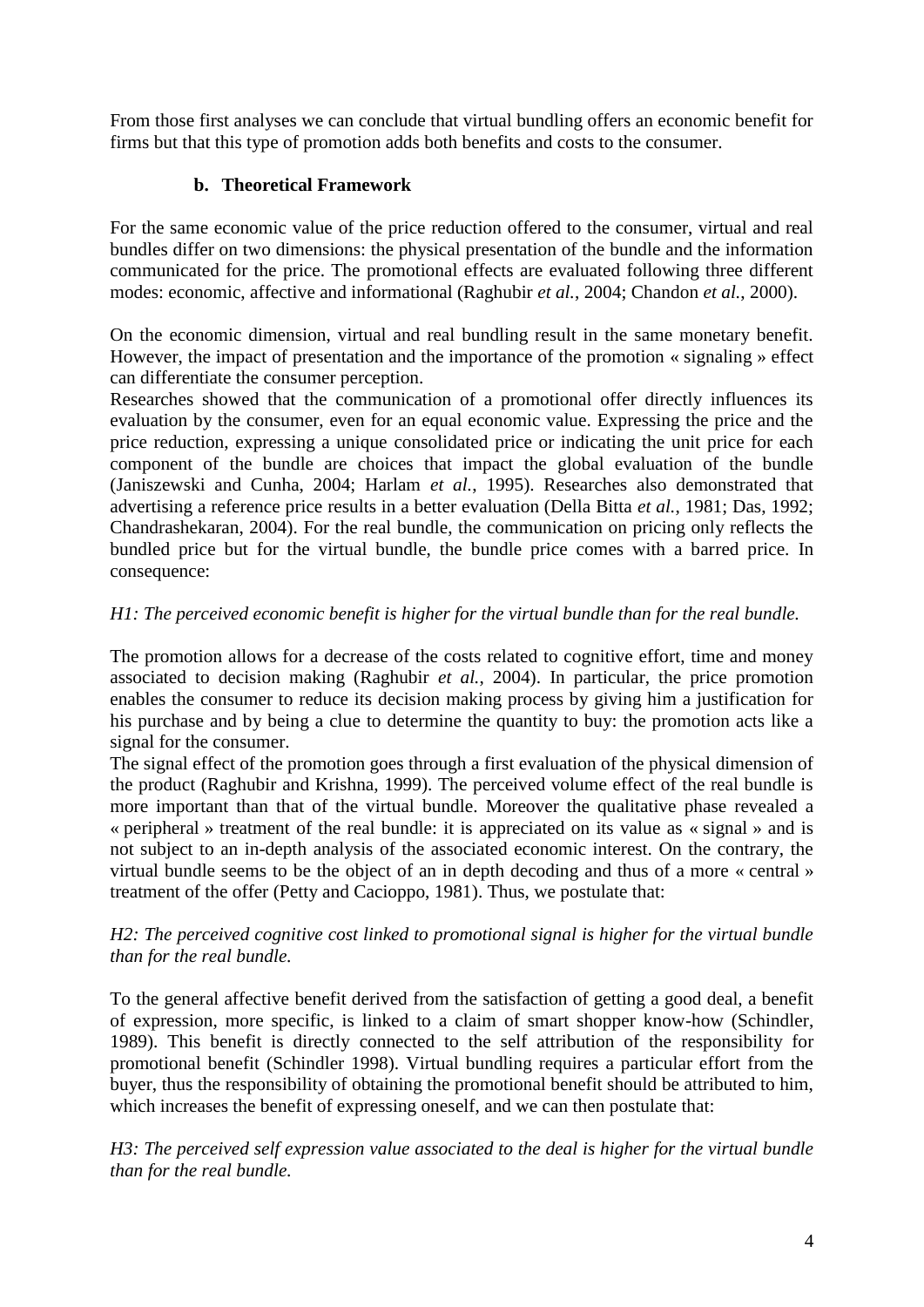Finally, announcing a deal also impacts the consumer's choice by its informational dimension. The communication around the deal can create an uncertainty on the value (Raghubir *et al.*, 2004) and increase the perceived risk from a mistake in choosing. Real bundling corresponds to a certainty on obtaining the benefit when the promotional benefit from virtual bundling is only effective after clearing the register. Thus virtual bundling also contains a stronger uncertainty that generates a perceived psychological cost accentuated by the necessity of increased vigilance at the register.

#### *H4: The perceived cost of effort from control is higher for the virtual bundle than for the real bundle.*

The global effect of the bundle presentation (virtual or real) on consumer perceptions results from the combination of previous effects. Lacking preliminary results on the difference in perception, a hypothesis of indifference is chosen.

*H5: The perceived interest associated to the deal is identical for both virtual and real bundling.*

Individual determinants can influence the evaluation of bundles (Harlam *et al.*, 1995). Purchasers of large quantities are used to buying bundles and therefore should show more interest for those.

#### *H6a: High volume purchasers show a stronger interest for bundles compared to low volume purchasers.*

As some customers are familiar with purchases in large quantities, they may be less sensitive to the uncertainty on the application of the reduced price at the register. On the contrary, purchasers of smaller quantities may be less used to benefit from promotions conditioned to high volume purchases. Therefore they perceive a stronger cost of effort from control at the register. As this dimension should be more present with virtual bundles than with real bundles we postulate

*H6b: High volume purchasers show a stronger interest for virtual bundles than low volume purchasers.*

Sensitivity to a deal corresponds to particular interests to good deals (Froloff, 1992). Promotional bundling being a particular promotional technique, we postulate

#### *H7a: Deal-prone shoppers show a stronger interest for bundles than less deal-prone shoppers.*

We can also think that the search for a hedonic dimension of smart shoppers is more important for the deal-prone shopper. As this dimension should be more present with virtual bundles than with real bundles we can think that

*H7b: Deal-prone shoppers show a stronger interest for virtual bundles than less deal-prone shoppers.*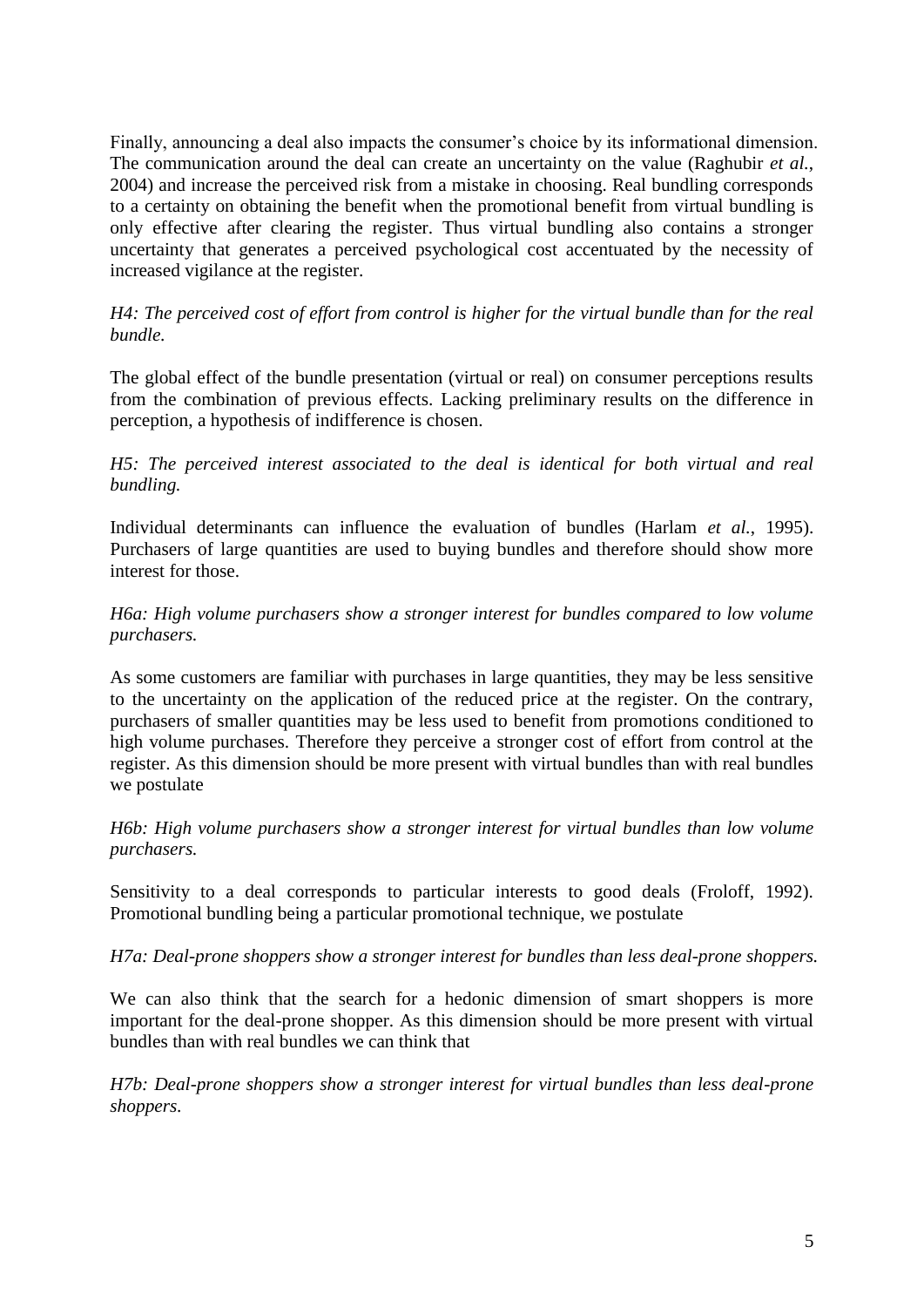#### **3. Research Method**

The objective is to compare the perceived benefits, costs and interest towards a bundle depending on its implementation (virtual or real) for a constant economic value with an intersubjects experimentation framework.

Face-to-face interviews were conducted in November in French public places among 120 adult consumers. The experimental manipulation corresponds to the presentation of a photograph of a promotional offer (appendix 2). The 2x2 design crosses the presentation of the bundle (real vs. virtual) and the product category (chocolate bar vs. shower gel). The economic value of the offer is a 33% discount in the form of free product: « 2 units bought  $=$ 3rd free ». Two product categories making extensive usage of bundling deals are studied: chocolate bar and shower gel. The selection of the two product categories is set to enable replication of results but no particular difference is expected between the two categories.

The regular prices of the chosen categories reflect the average market prices. The prices of the two products are close because the presentation effects are moderated by the price level of the product (Das, 1992). To bypass the moderating effect of brand perceived image (Gupta and Cooper, 1992), the offer is neutral and bears no mention of brand or store name.

After a selection question on product purchase and the quantity usually consumed, the advertisement is placed at the disposal of the audience for a few minutes then withdrawn. The question sequence first tackles (1) the global evaluation of the offer interest then (2) self expression values and utilitarian benefits and finally (3) the cognitive effort and the uncertainty of the benefit from the deal. The average interview time span is 10 minutes.

#### **4- Major Results**

The constructs were measured with multi-item scales. The reliability of scales is satisfactory for the perceived interest (3 items adapted from Bréchet *et al.*, 2004;  $\alpha = 0.71$ ), the economic benefit (3 items from Chandon *et al.*, 2000;  $\alpha = 0.85$ ), the hedonic benefit (3 items from Chandon *et al.*, 2000;  $\alpha = 0.80$ ), the cognitive cost linked to the promotional signal (3 items derived from the exploratory qualitative phase;  $\alpha = 0.72$ ) and the promotional sensitivity (3) items from Froloff, 1992;  $\alpha = 0.87$ ). However, the reliability is modest for the controlling effort cost scale (3 items from the exploratory qualitative phase;  $\alpha = 0.50$ ) that had not been the object of any preliminary validation.

A multivariate variance analysis is conducted with the bundle and the product category as variables and with individual covariables (monthly volume purchased, sensitivity to the deal). The interaction –bundle and product category– is not significant. The effect of covariables follows the expectations: the effects of quantity usually purchased and of the sensitivity to the deal are significant and positive for the interest to the bundle ( $F = 2.85$ , sig. = 0.094 and  $F =$ 14.07, sig. = 0.000; H6a and H7a supported). The interaction –bundle and volume usually purchased– is significant: high volume purchasers show a stronger interest for virtual bundles than low volume purchasers  $(F = 4.19, sig. = 0.043; H6b supported)$ . Conversely, the interaction –bundle and promotion sensitivity– is not significant ( $F = 0.82$ , sig. = 0.367; H7b not supported).

The multivariate analyses show a global positive effect for the variable bundle (Wilks Lamba  $= 0.854$ , F = 3.06, sig. = 0.008). The statistic test for bundle contrasts gives significant results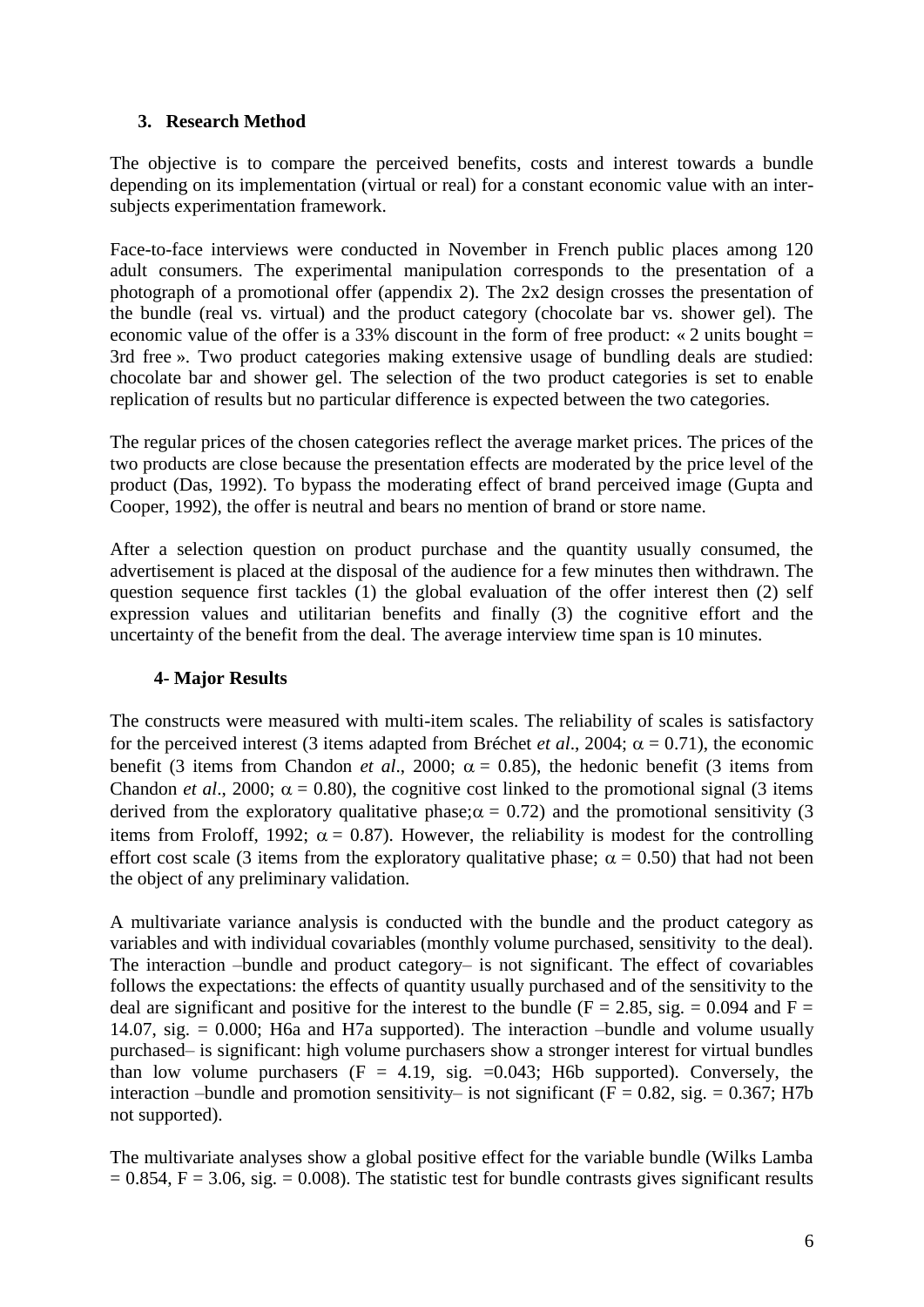for the perception of economic benefits differences ( $F = 9.08$ , sig.  $= 0.003$ ; H1 supported) and cognitive efforts linked to the added verification for the virtual bundle ( $F = 7.85$ , sig.  $= 0.006$ ; H4 supported). In contradiction with the proposed assumptions, the real or virtual format of the bundle influences neither the importance of cognitive costs linked to the processing of the promotional signal conveyed by the offer  $(F = 1.85, sig. = 0.176; H2$  not supported) nor the value of self expression  $(F = 1.17, sig = 0.281; H3$  not supported). Globally the difference of interest between the two bundles is significant: the virtual bundle benefits from a stronger interest than the real bundle  $(F = 4.40, sig. = 0.038; H5$  not supported).

#### **5- Discussion**

A promotional offer can be presented in different ways and the literature has shown that the offer as well as the communication accompanying it have an effect on the offer interest and on purchasing intention. In this research, virtual and real bundles are compared for an identical economic value. Not only the virtual bundle does not imply a lower interest than the real bundle, but the results suggest that it is characterized by a higher level of interest.

The qualitative study has revealed different benefits and costs associated to the virtual bundle. It seems that the positive effect from a higher perceived economic value is balanced by the negative effect of perceiving the additional cognitive costs associated to the decision making process, in particular those linked to the uncertainty of obtaining the discount for virtual bundles.

Expert interviews conducted with manufacturers and retailers have highlighted the numerous advantages associated to virtual bundling that reduce expenses for every partner while encouraging them to implement joint savings. In particular, virtual bundling can avoid the manufacturing costs of creating and storing the bundles. Taking into account the increased sensitivity of consumers to the environmental consequences of their choice, the reduction of over-packaging is a dimension that could be used to justify virtual bundling.

In conclusion, virtual bundling offers all the characteristics that should lead to its more and more intensive utilization for promotional campaigns aimed at consumers for categories of everyday use product such as the ones studied here.

Two limits should be considered. First, the lack of previous researches led to an exploratory process based on interviews. The new scales developed for the purpose of the study are not totally satisfactory and their reliability has to be improved. Second, the experimentation depicts the virtual bundle out of its context, which excludes the characteristics of the point of purchase. However, the expert interviews have shown the importance of in store communication that ensures the visibility and success of virtual bundling. This dimension could possibly moderate the general conclusion stating virtual bundles appear to be a more interesting solution than the real bundles on both a cost and a volume sold point of view.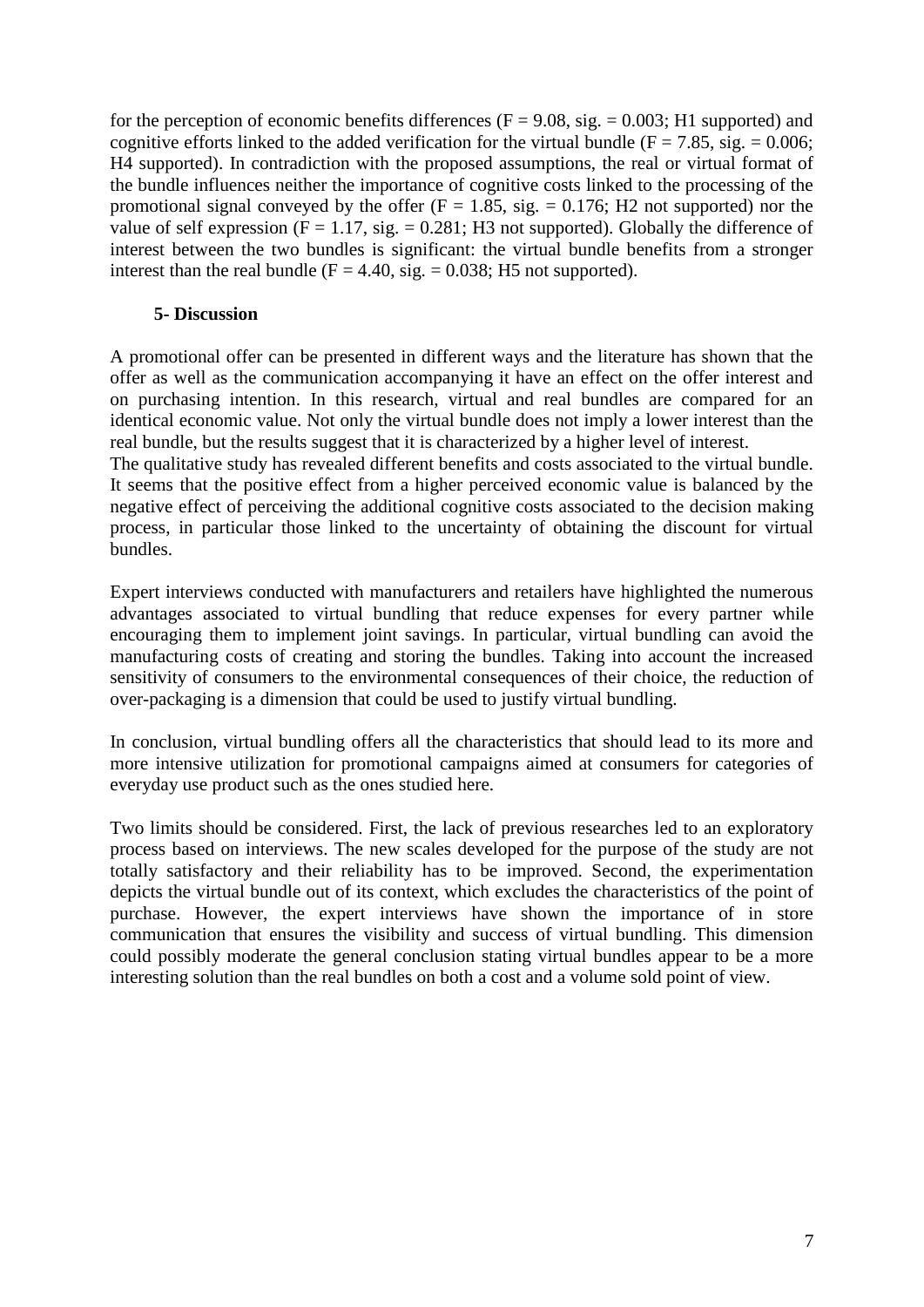#### **Key references**

Bréchet A., Desmet P. and De Pechpeyrou P. (2005), Effets de l'annonce d'un prix multidimensionnel sur la confiance dans la marque, *4 ème Congrès sur les Tendances du Marketing*, Paris, France.

Briesch R. (1997), Does it matter how price promotions are operationalized? *Marketing Letters*, 8, 2, 167-181.

Chandon P., Wansink B. and Laurent G. (2000), A benefit congruency framework of sales promotion effectiveness, *Journal of Marketing*, 64, 4, 65-81.

Chandrashekaran R. (2004) The influence of redundant comparison prices and other price presentation formats on consumers' evaluations and purchase intentions, *Journal of Retailing*, 80, 1, 53-66.

Compeau L. and Grewal D. (1994) Adding value by communicating price deals effectively, *Pricing Strategy & Practice*, 2, 2, 28-36.

Das P. (1992) Semantic cues and buyer evaluation of promotional communication, R. Leone and V. Kumar (eds) AMA Educator's proceedings: enhancing knowledge development in marketing, Chicago : American Marketing Association, 12-17.

Della Bitta A., Monroe K. and McGinnis J. (1981), Consumer perceptions of comparative price advertisements, *Journal of Marketing Research*, 18, 4, 416-427.

Desmet P. (1999), Le lot virtuel: une application d'un marketing interactif de masse, *Décisions Marketing*, 16, 61-66.

Desmet P. (2002), *La promotion des ventes: du 13 à la douzaine à la fidélisation*, Paris, Dunod.

Drèze X. and Bell D. (2003), Creating win-win trade promotions: Theory and empirical analysis of scan-back trade deals, *Marketing Science*, 22, 1, 16-39.

Froloff L. (1992), La sensibilité du consommateur à la promotion des ventes: de la naissance à la maturité, *Recherche et Applications en Marketing*, 7, 3, 69-88.

Guiltinan J.P. (1987), The price bundling of services: a normative framework, *Journal of Marketing*, 51, 2, 74-85.

Gupta S. and Cooper L. G. (1992), The discounting of discounts and promotion thresholds, *Journal of Consumer Research*, 19, 3, 401-411.

Harlam B., Krishna A., Lehmann D. and Mela C. (1995), Impact of bundle type, price framing and familiarity on purchase intention for the bundle, *Journal of Business Research*, 33, 1, 57-66.

Janiszewski C. and Cunha Jr. (2004), The influence of price discount framing on the evaluation of a product bundle, *Journal of Consumer Research*, 30, 4, 534-546.

Krishna A., Briesch R., Lehmann D. and Yuan H. (2002), A meta-analysis of the impact of price presentation on perceived savings, *Journal of Retailing*, 78, 2, 101-118.

Petty R.E. and Cacioppo J.T. (1981), *Attitudes and Persuasion: classic and contemporary approaches*, Dubuque, Iowa, W.C. Brown.

Raghubir P., Inman J.J. and Grande H. (2004), The three faces of consumer promotions, *California Management Review*, 46, 4, 23-42.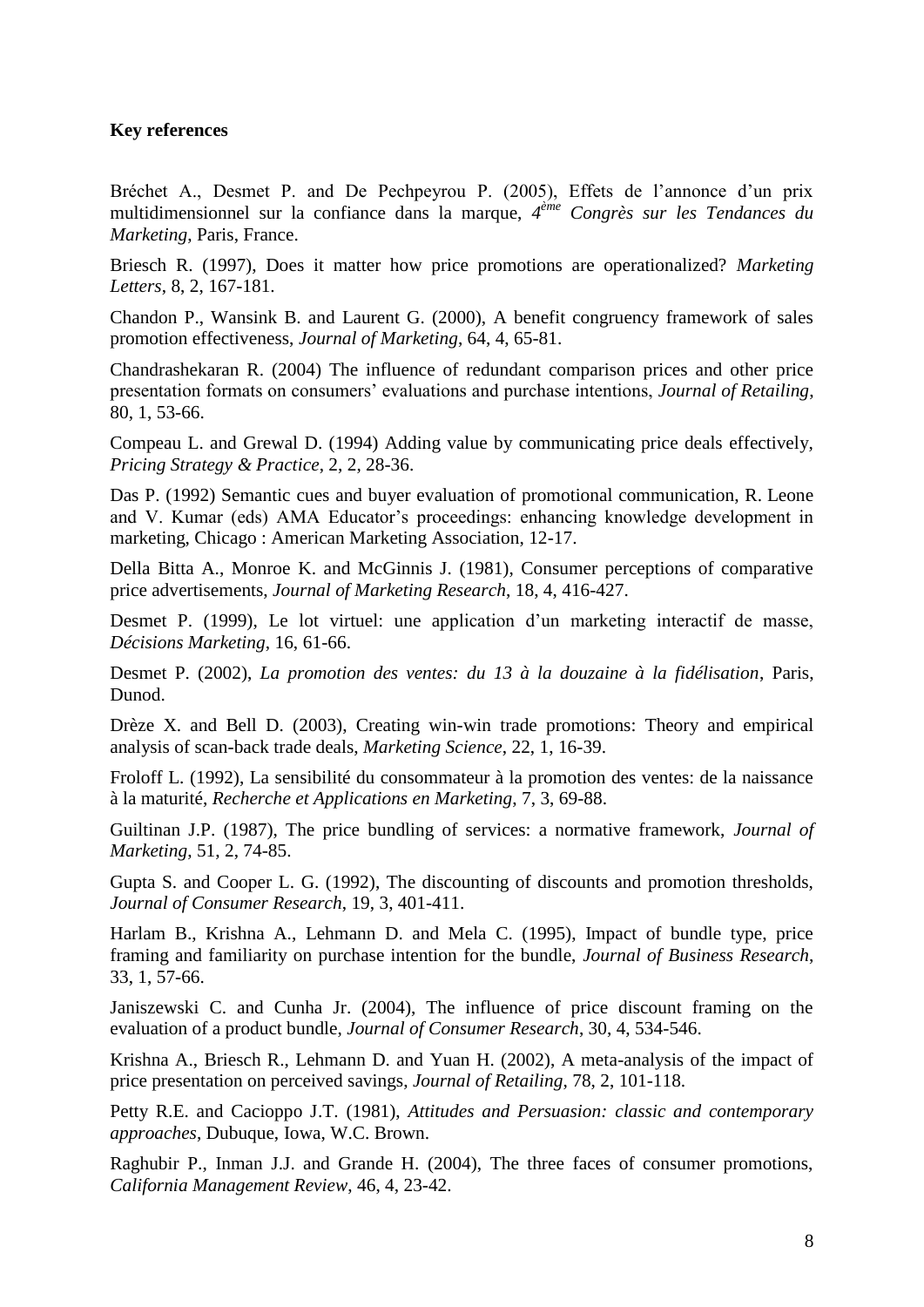Raghubir P. and Krishna A. (1999), Vital dimensions in volume perception: can the eye fool the stomach?, *Journal of Marketing Research*, 36, 3, 313-326.

Schindler R.M. (1989), The excitement of getting a bargain: some hypotheses concerning the origins and effects of smart-shopper feelings, *Advances in Consumer Research*, 16, 1, 447- 452.

Schindler R.M. (1998), Consequences of perceiving oneself as responsible for obtaining a discount: Evidence for smart-shopper feelings, *Journal of Consumer Psychology*, 7, 4, 371- 392.

Stremersch S. and Tellis G. (2002) Strategic bundling of products and prices: a new synthesis for marketing, *Journal of Marketing*, 66, 1, 55-72.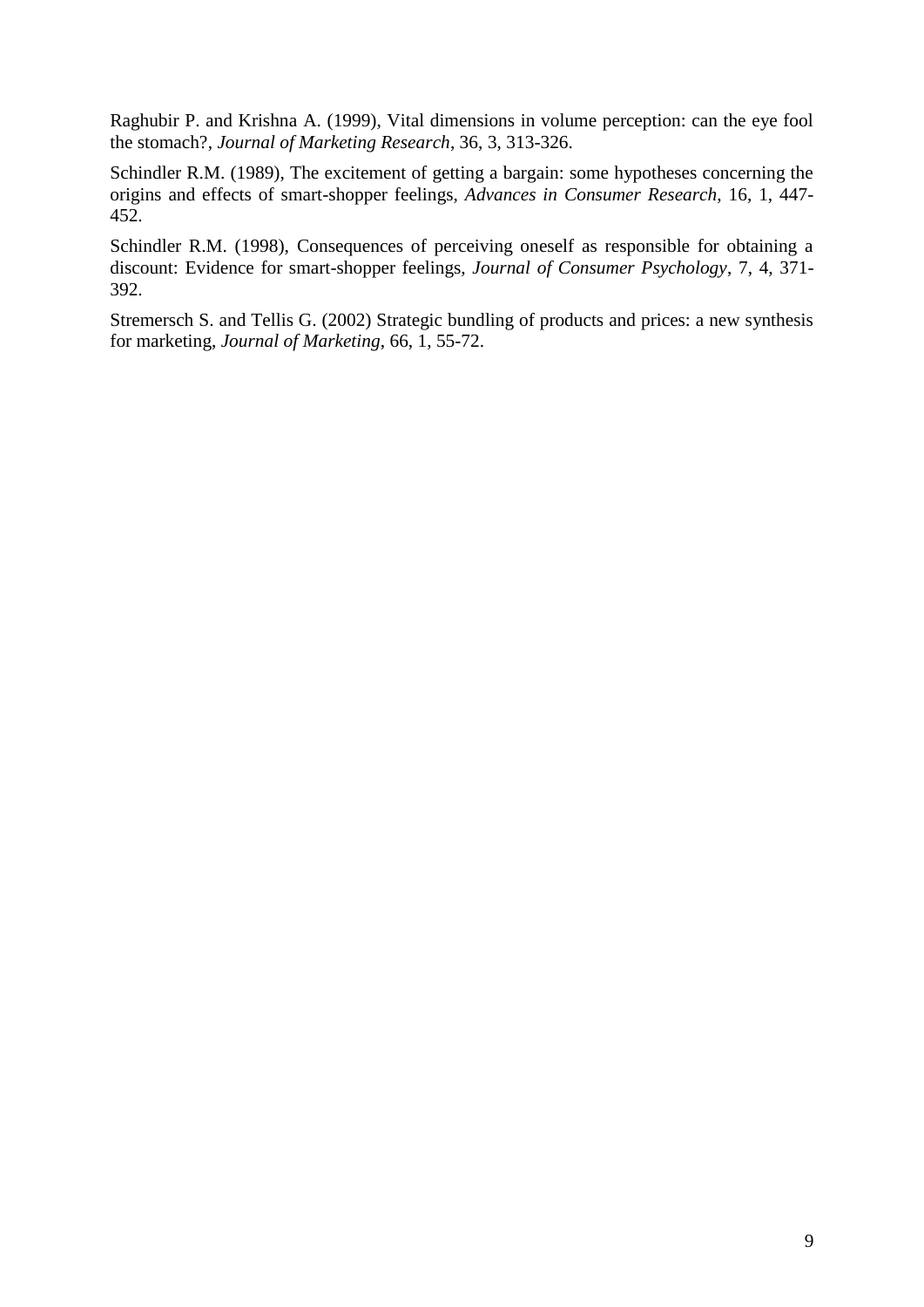Appendix 1: Advantages and limits of virtual bundles for retailers and manufacturers.

|                                                 | <b>Explication</b>                                                                                                                          | <b>Verbatims</b>                                                                                                                                                                                                                                                                                                                                                                                                                                                                                                                   |  |
|-------------------------------------------------|---------------------------------------------------------------------------------------------------------------------------------------------|------------------------------------------------------------------------------------------------------------------------------------------------------------------------------------------------------------------------------------------------------------------------------------------------------------------------------------------------------------------------------------------------------------------------------------------------------------------------------------------------------------------------------------|--|
| Development of<br>virtual bundling<br>technique | The promotional technique<br>based on virtual bundling is<br>a recent managerial<br>practice, more or less<br>imposed by retailers          | "Virtual bundles appeared 2 years ago. Some<br>retailers started gradually (Carrefour was one of the<br>first); they developed themes and features dedicated<br>to bundles (Casino)."<br>"We use this technique more and more."<br>" as a manufacturer we are forced to follow the<br>trend of developing electronic bundles."                                                                                                                                                                                                     |  |
| <b>Benefits for retailers</b>                   |                                                                                                                                             |                                                                                                                                                                                                                                                                                                                                                                                                                                                                                                                                    |  |
| <b>Management</b><br><b>Usability</b>           | No breaking up of virtual<br>bundle or reorganization<br>of the display                                                                     | "End of promotional deal easy to manage for the<br>retailer, especially for permanent article: no<br>unbundling and reorganization of the display."<br>• "Return to display without problems. No<br>disbundling problems as they are present for physical<br>bundles or over stocks overcrowding the display when<br>the offer is over."                                                                                                                                                                                           |  |
| <b>Consumer</b><br><i>attractiveness</i>        | Strong impact of virtual<br>bundling on consumers<br>especially for free product                                                            | "An offer that is strong for the consumer if there is<br>free product."<br>"Strong consumer impact because the mechanism is<br><i>immediate and concrete.'</i>                                                                                                                                                                                                                                                                                                                                                                     |  |
| <b>Ease of restocking</b>                       | Virtual bundles $=$ normal<br>products                                                                                                      | • "Restocking is easy in case of out of stock condition<br>as it is a standard product"                                                                                                                                                                                                                                                                                                                                                                                                                                            |  |
| <b>Benefits for manufacturers</b>               |                                                                                                                                             |                                                                                                                                                                                                                                                                                                                                                                                                                                                                                                                                    |  |
| Increase sales in<br>volume                     | Virtual bundling enables<br>the manufacturer to<br>increase its sales.                                                                      | "VOLUME!!! When I have a 4in1 offer I give $1/4th$<br>of the product but only sell one unit, with a bundle of<br>2 magnums with the second half price I still give $1/4^{th}$<br>but I sell two units."                                                                                                                                                                                                                                                                                                                            |  |
| Avoid out of stock<br>conditions                | Virtual bundling does not<br>need specific repackaging<br>$\Rightarrow$ out of stock condition<br>due to failure in planning<br>are limited | "Moreover on specific products or real bundles the<br>retail point needs to order 2 months in advance. If<br>they made a mistake in their prevision they will be out<br>of stock during the promotional event. With standard<br>product they are on a more scheduled system and can<br>reorder during the event"                                                                                                                                                                                                                   |  |
| Minimize logistic<br>costs                      | Virtual bundling creates<br>saving on logistic costs<br>inherent to real bundling:<br>repackaging, new bar<br>code                          | "It's cheaper because $[]$ creating a physical<br>bundle is physically and logistically harder to<br>manage."<br>"If I have to create a bundle of two units under a<br>blister it's complicated. I have to assign employees in<br>manufacturing to repackage my products, it's<br>expensive and takes time. Also I need to manage new<br>codes, etc."<br>"No manufacturing costs for bundles that can be<br>very expensive in term of packaging material and<br>hours [] creating a gencode, printing new labels,<br>new packing." |  |
| <b>Be</b> present on<br>flyers                  | Virtual bundling is a strong<br>argument to be included on<br>the retailer's flyer                                                          | "Argument to get several products on a flyer if<br>there is a promotional event."<br>"No electronic bundle $=$ no spot on the flyer if there<br>is a theme for the bundling"                                                                                                                                                                                                                                                                                                                                                       |  |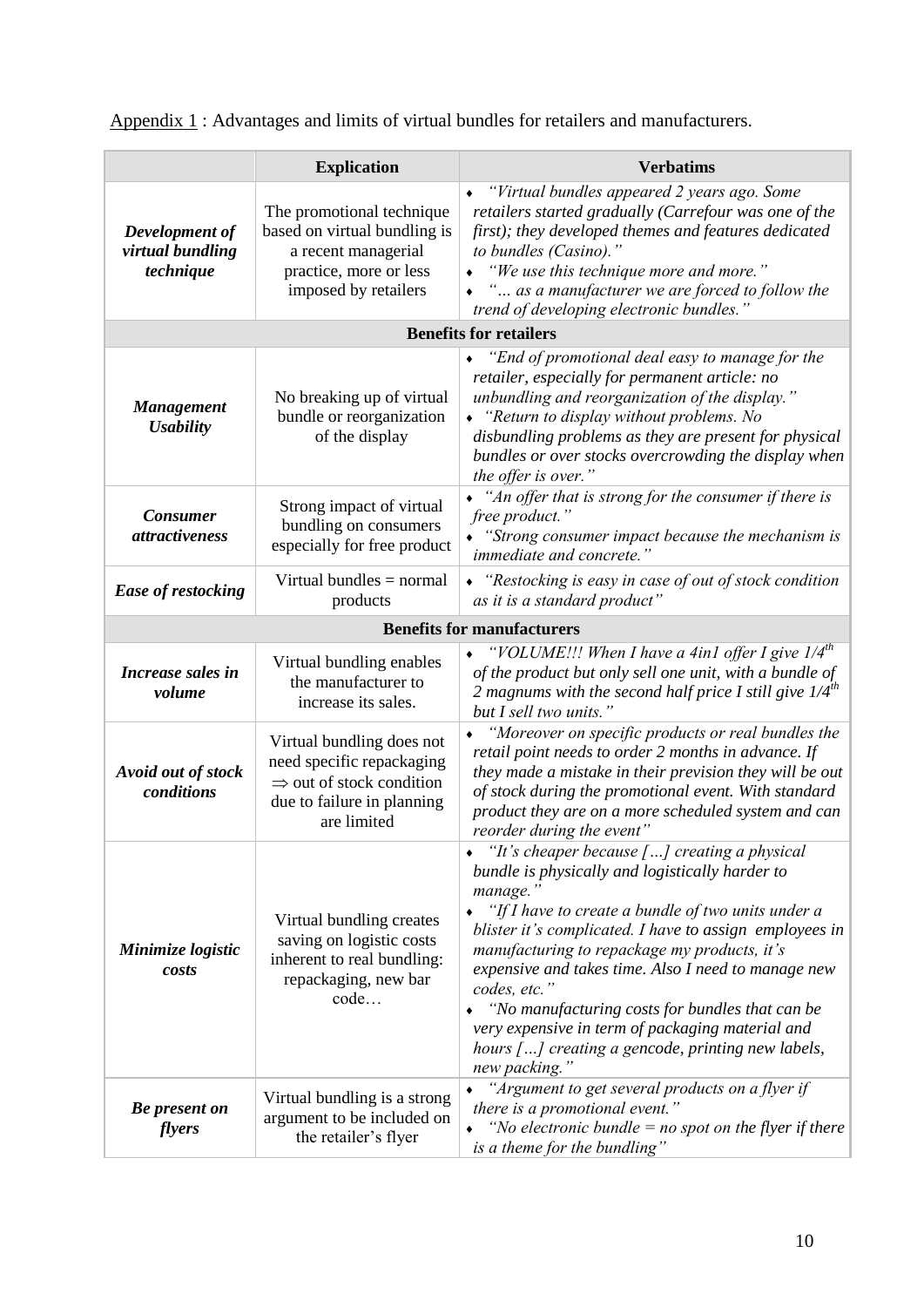| Limits to the use of virtual bundling for manufacturers          |                                                                                           |                                                                                                                                                                                                                                                                                                                                                                                                                                                                                                 |
|------------------------------------------------------------------|-------------------------------------------------------------------------------------------|-------------------------------------------------------------------------------------------------------------------------------------------------------------------------------------------------------------------------------------------------------------------------------------------------------------------------------------------------------------------------------------------------------------------------------------------------------------------------------------------------|
| Need for<br>infrastructure at<br>retailers                       | Virtual bundling requires an<br>important investment for<br>computerized registers        | $\bullet$ "Technically, it is not obvious to implement as all<br>the register of the retailers need to be set and able to<br>apply the discount when checking out. Some<br>independent retailers still can not do (ex:<br>Intermarché)."<br>"This requires a lot of investment for the<br>$\bullet$<br>distributions: computerized management, stock<br>management from the register, information<br>communicated over the whole network, register<br>configuration and the accounting follow." |
| Global cost                                                      | The virtual bundle is still a<br>promotional technique<br>globally costly                 | "The hidden side is that bundling stays very"<br>expensive as you have to give a minimum of $25\%$ of<br>free product where you could do a simple $5$ to $15\%$<br>discount."                                                                                                                                                                                                                                                                                                                   |
| <b>Difficult</b><br>communication at<br>the point of<br>purchase | Virtual bundling requires<br>clear and visible<br>communication at the retail<br>location | "The offer often fails due to lack of communication"<br>at the retail location."<br>"The big problem is communication at the retail"<br>location. Carrefour is used to publish special posters<br>but in chains like Auchan or Cora we have a very bad<br>communication. In the best scenario, the offer is<br>advertised on flyers but not relayed on site."                                                                                                                                   |